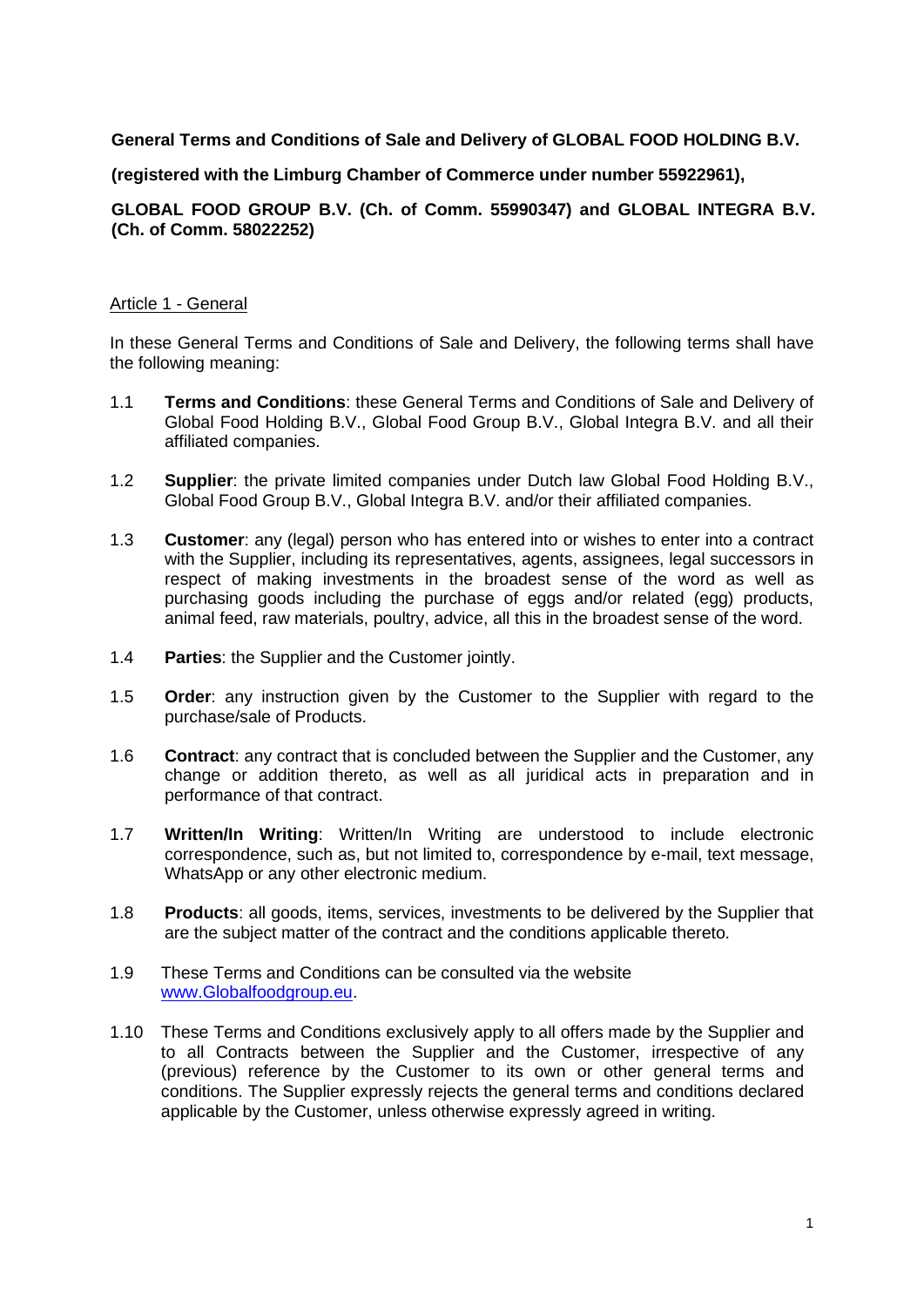- 1.11 Any stipulations to the contrary will only apply if they have been confirmed by the Supplier in Writing and will only apply to the Contract for which they have been made; these Terms and Conditions will otherwise continue to be effective.
- 1.12 Should any provision of these Terms and Conditions appear to be legally invalid, this provision (to the extent legally invalid) will have no effect and will be deemed not to have been included in the Terms and Conditions and will not affect the legal validity of the remaining provisions of these Terms and Conditions in any manner whatsoever, on the understanding that the invalid provision will, in joint consultation between the Supplier and the Customer, be replaced by a provision that will be in keeping with the intention of the original provision as closely as possible.
- 1.13 The Supplier will be entitled to make unilateral changes to the Terms and Conditions; such changed Terms and Conditions will apply from the notified date and after the changed terms and conditions have been sent to the Customer.
- 1.14 These Terms and Conditions have been drawn up in Dutch and have been translated into different languages. In the unlikely event of any conflict between the different versions, the Dutch text will prevail.

### Article 2 - Offer and acceptance

- 2.1 All offers (including quotations, quotes and cost estimates) and other statements made by the Supplier are without any obligation, even if the offer sets a period for acceptance, unless otherwise expressly agreed in writing.
- 2.2 A Contract will be deemed to have been concluded when the Supplier confirms the Order In Writing by means of an order confirmation, which order confirmation will, in such a case, be considered to be a correct and complete representation of the Contract. In the absence of a Written Contract or Written order confirmation, the Parties will nevertheless be bound in case the Supplier starts performing the Contract. In that case, the Supplier's invoice and/or proof of delivery will be deemed to be an accurate and full representation of the Contract.
- 2.3 All price lists, brochures and other information supplied with an offer are compiled to the best of the Supplier's ability, but will not be binding, unless otherwise expressly agreed In Writing.

#### Article 3 - Prices

- 3.1 All prices are exclusive of VAT (insofar as applicable) and costs of packing, are ex works or ex warehouse and exclusive of all other national and international government levies and are in euros. The Customer will bear the exchange risk if payment is made in a foreign currency. The foregoing shall apply unless otherwise expressly agreed In Writing.
- 3.2 Descriptions and prices given in quotations are subject to change and are only approximate, unless otherwise stated. The Customer cannot derive any rights from any errors in quotations.
- 3.3 The Supplier may not pass on to the Customer any price-increasing costs (including, but not limited to, exchange rates, regulation of exchange rates, increased taxation, a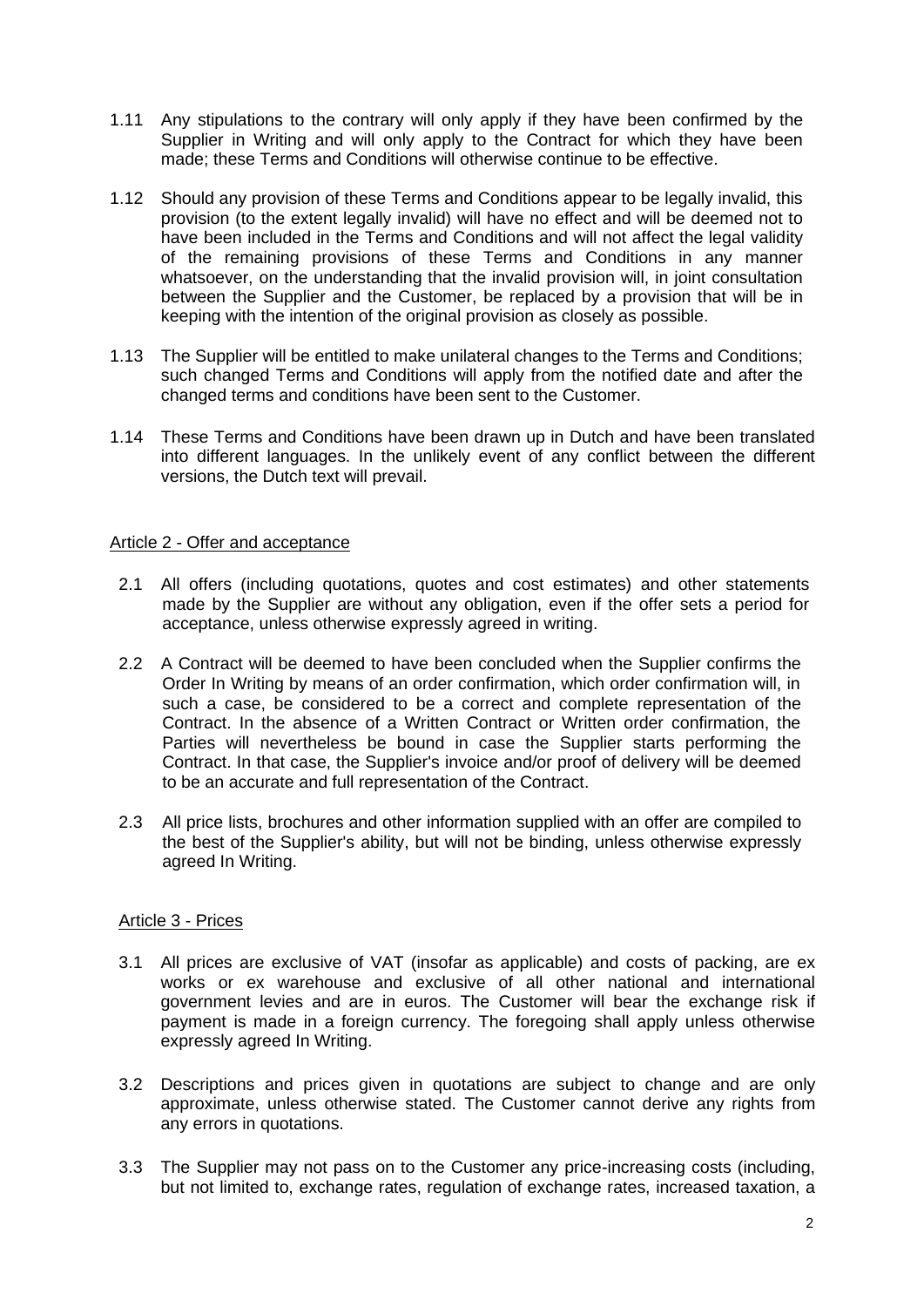considerable increase in labour and transport costs and other cost prices) that have arisen after the conclusion of the Contract. Passing on the price-increasing costs shall entitle the Customer to terminate the Contract if continuation of the Contract cannot reasonably be demanded of the Customer in view of the extent of the price-increasing costs. Termination by the Customer on this ground shall not affect the Supplier's right to claim compensation, while the Supplier itself shall not be liable to pay any compensation. In the event of an effective price reduction imposed by third parties, the Supplier shall be entitled to terminate the Contract without being liable to pay any compensation.

#### Article 4 - Delivery, delivery time and risk

- 4.1 The quantities delivered shall be in conformity with the quantities included by the Supplier in the Order Confirmation and/or the Contract, subject to minor differences. Minor deviations in the Supplier's deliveries with regard to, for example, quantities, weight and composition shall never be regarded as a shortcoming.
- 4.2 Any delivery times stated are approximate and can never be regarded as strict deadlines. If the delivery time is exceeded for whatever cause, the Customer will not be entitled to compensation, nor to termination of the Contract, nor to suspension/non-fulfilment of any obligation of the Customer in respect of the Supplier.
- 4.3 Changes to an Order placed by the Customer may result in the Supplier exceeding a previously indicated delivery time. This cannot be invoked to the detriment of the Supplier.
- 4.4 The moment of delivery shall be deemed to be the moment of delivery of the goods or the moment of collection of the relevant goods.
- 4.5 Delivery of the Products shall be DAP (Delivered at Place, Incoterms 2020) at the place where the Customer conducts its business, unless otherwise agreed In Writing. Delivery shall be effected as soon as the Products are ready for unloading at the destination. The Customer will bear the risk of breakage and damage during unloading. The transport costs will be passed on to the Customer. The foregoing shall apply unless otherwise expressly agreed In Writing.
- 4.6 Each delivery will be subject to the condition that the Supplier has sufficient stock. The Supplier will be entitled to effect partial deliveries and to issue separate invoices for these partial deliveries.
- 4.7 If the Customer desires delivery of the Products in a manner other than the usual, the Supplier will charge the Customer for the costs involved, unless agreed otherwise.
- 4.8 If the Customer does not (or not immediately) take delivery of the Products at the time of delivery, the Customer will be in default without further notice of default. In that case, the Supplier will be entitled to store the Products at the Customer's risk and expense. The amounts due under the Contract, plus statutory commercial interest as referred to in Section 119a of Book 6 of the Dutch Civil Code and costs (by way of compensation) will remain payable by the Customer to the Supplier.
- 4.9 The Supplier will be entitled to make use of the services of third parties for the delivery of the order(s).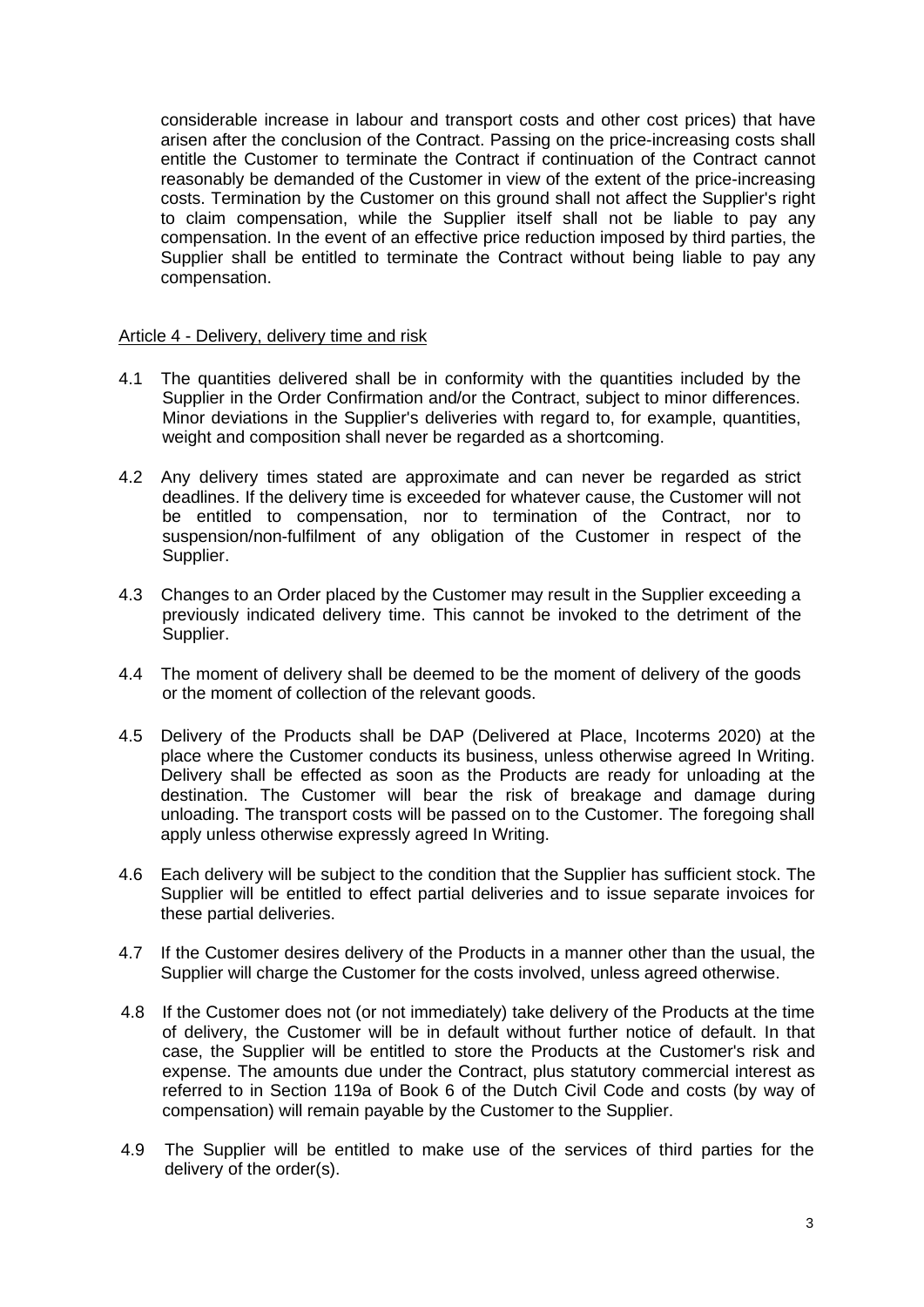4.10 If the delivery is effected in consignments, the Supplier will be entitled to consider each delivery as a separate transaction.

#### Article 5 - Force majeure

- 5.1 If, as a result of a situation of force majeure or any other exceptional circumstance including, but not limited to job strikes, excessive sickness absence of personnel, transport problems, inadequate supply of raw materials/products, fire, government measures, operational breakdowns or breach of contract by suppliers, serious diseases, a pandemic, the failure to obtain a (bacteriological, veterinary or other) certificate prescribed or required by the Customer (or failure to obtain such certificate in time) - the Supplier cannot meet its obligations under the Contract (or cannot do so in full or in time), the Supplier will be entitled to perform the Contract at a later time or to terminate the Contract in whole or in part without judicial intervention.
- 5.2 In the event of a termination as referred to under 5.1, the Customer will be obliged to purchase the Products that are available within the context of the Contract and to pay a pro-rata purchase price.
- 5.3 In a situation of force majeure or exceptional circumstances on the part of the Supplier, the Customer will not be entitled to terminate the Contract and/or claim compensation.

#### Article 6 - Complaints and claims

- 6.1 Immediately following delivery of the Products, the Customer must carefully inspect whether the Products are in conformity with the Contract. The Customer must check, for example, the condition, quantity and quality of the Products. A quality check expressly includes, but is not limited to, a check for compliance with the applicable food, food safety and goods standards.
- 6.2 If, during the inspection referred to in paragraph 1, the Customer discovers any visible defects and/or conflicts with food, food safety and goods standards applicable within the European Union, the Customer must report them to the Supplier within 24 hours or on the next working day In Writing, stating accurate reasons.
- 6.3 Any non-visible defect (not being a conflict with food, food safety and goods standards applicable within the European Union) concerning the Products delivered must be reported by the Customer to the Supplier In Writing within four calendar days after the Customer has discovered or could reasonably have discovered the shortcoming.
- 6.4 The Supplier will only handle complaints on the Products delivered if the Products delivered are still in their original, unopened packaging, except when such packaging must be opened in order to discover the defect and, furthermore, if the Products delivered have been processed, stored and/or kept in accordance with the applicable statutory guidelines or in accordance with the standards applicable in the sector concerned and in the manner prescribed or recommended by the Supplier or the manufacturer on the packaging or otherwise.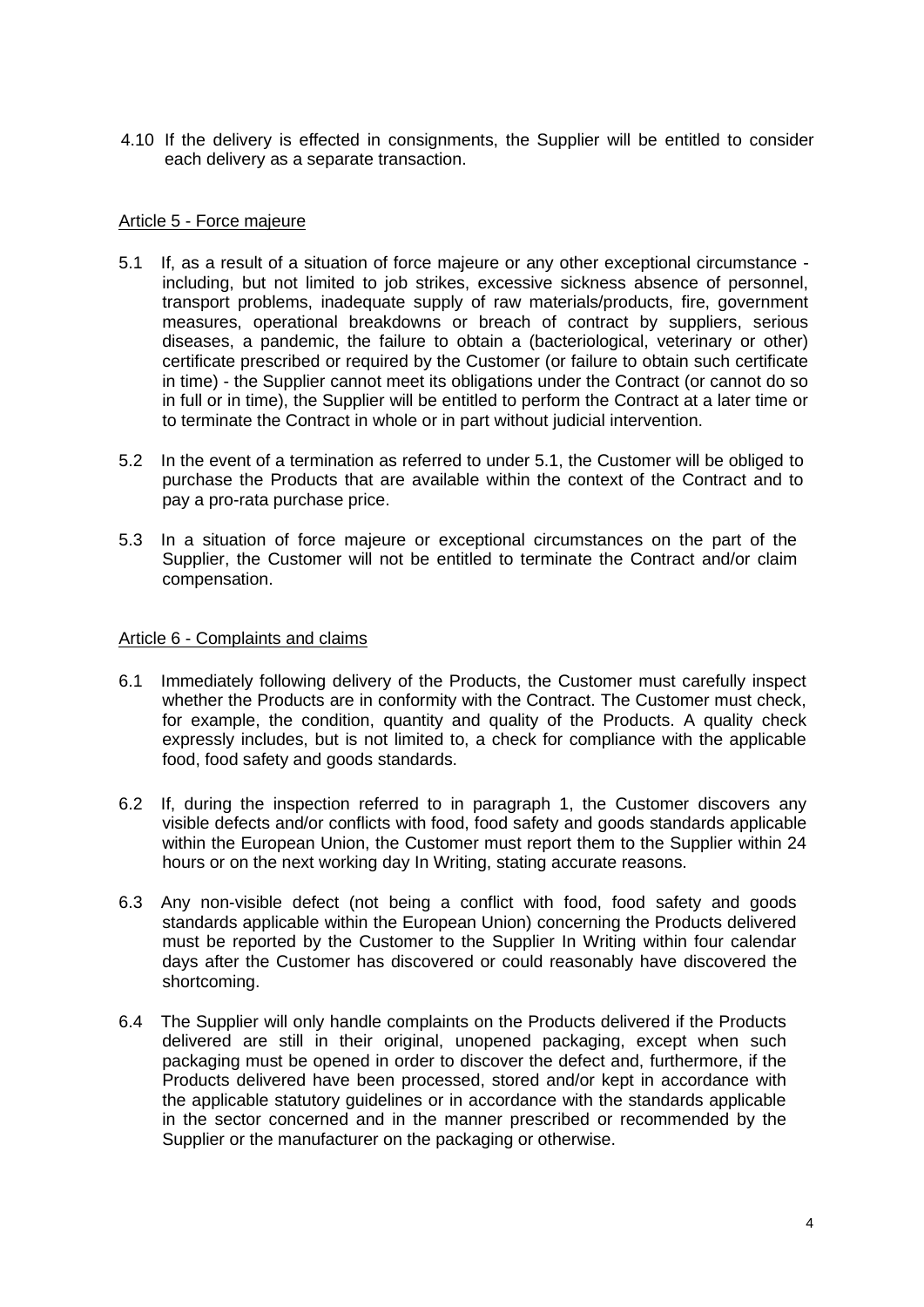- 6.5 If the provisions of paragraph 4 are not complied with and following the expiry of the periods referred to in paragraphs 2 and 3, the Products delivered shall be deemed to have been approved by the Customer. After this period, any complaints will no longer be handled, and the Customer will have forfeited its right of complaint.
- 6.6 If a complaint is reported in accordance with the provisions of this article and the Supplier considers such complaint to be well-founded, the Supplier will be entitled to redeliver or to credit the invoice, at the discretion of the Supplier.
- 6.7 The Supplier will never be obliged to take any further action than the redelivery of the Products in question, unless in the case of wilful misconduct or gross negligence on the part of the Supplier, to be demonstrated by the Customer. Products sent by the Supplier to the Customer may only be returned to the Supplier with the Written consent of the Supplier and subject to conditions to be set by the Supplier. The costs of this shall be borne by the Customer, unless it concerns costs of return for which the Supplier has established and acknowledged that these Products have defects for which the Supplier is liable.

### Article 7 - Guarantee

- 7.1 The Supplier guarantees that at the time of delivery, the soundness and quality of the Products delivered will be in accordance with the standards set by the competent Dutch authorities and only the accordance with regulations applicable in the Netherlands at the time of delivery.
- 7.2 If the Products delivered do not meet the quality standards referred to in Article 7.1, the Customer will only be entitled to a replacement delivery or crediting of the invoices concerning the rejected Products, at the discretion of the Supplier.
- 7.3 The guarantee described in this article only applies if and insofar as the Customer has met its reporting and other obligations as referred to in Article 6.

### Article 8 - Liability

- 8.1 Without prejudice to the guarantee provisions as described in Article 7, the Supplier expressly excludes any liability in respect of the Customer for all indirect damage or loss, such as consequential damage or loss and/or loss of profits, except for liability for damage or loss caused by wilful misconduct or gross negligence on the part of the Supplier and/or its employees.
- 8.2 If and insofar as the Supplier is in any way liable, for whatever reason, this liability will always be limited to the invoice amount of the performance that gave rise to the damage or loss, on the understanding that the Supplier will never be liable for an amount that exceeds the amount paid under the Supplier's liability insurance policy with respect to the relevant liability.
- 8.3 The Customer shall be obliged to indemnify and compensate the Supplier for all claims of third parties engaged by the Customer for compensation, losses or costs in respect of the Supplier with regard to the execution of any contract between the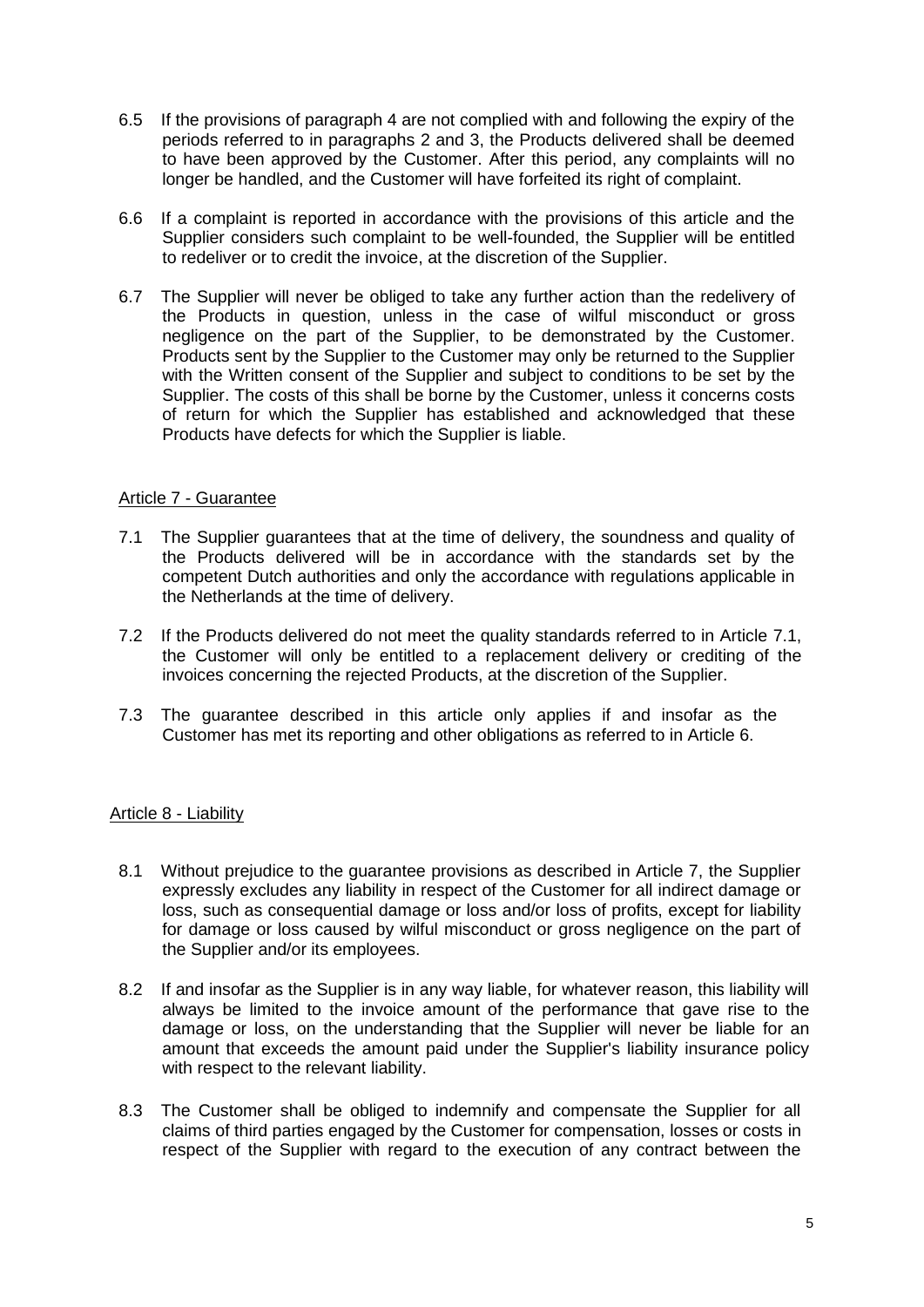Supplier and the Customer, unless in the case of gross negligence or wilful misconduct on the part of the Supplier.

- 8.4 In all cases in which the Supplier is entitled to invoke the provisions of this article, any employee(s) addressed may also invoke them, as if the provisions of this article had been stipulated by the employee(s) concerned.
- 8.5 If goods are unloaded by employees or auxiliary persons of the Customer, the risks of unloading shall be for the Customer.

#### Article 9 - Payment and retention of title

- 9.1 Payment must be made within thirty calendar days after the invoice date, by transfer to a bank or giro account number specified or to be specified by the Supplier. The expiry date of a payment period is to be regarded as a strict deadline, unless otherwise agreed In Writing. The Customer will never be authorised to deduct any amount from the invoice amount, to suspend its payment obligation or to set off or balance the invoice amount against any counterclaim the Customer may have against the Supplier.
- 9.2 The payments made by the Customer serve to first settle any outstanding interest and costs and then to settle the invoices which have been outstanding for the longest time, even if the Customer states that the payment relates to a later invoice.
- 9.3 If the Customer fails to comply with the payment agreements, the Supplier will be entitled to suspend its obligations, including its obligations under the guarantee.
- 9.4 At all times, even during the performance of the Contract, the Supplier will be entitled to demand an advance payment or any form of security from the Customer for the fulfilment of its obligations, including (but not limited to) security in the form of rights of pledge and bank guarantees. If the Customer fails to comply with this demand from the Supplier, the provisions of Article 10.1 will apply equally.
- 9.5 If the Customer fails to make payment (or fails to make payment in full or in time), the Customer will, without any further notice of default, owe statutory commercial interest (as referred to in Section 119a of Book 6 of the Dutch Civil Code) on the outstanding invoice amount, from the due date of the relevant invoice to the date of payment in full.
- 9.6 Furthermore, the Customer will bear all costs related to the collection of the overdue amount, including the extrajudicial costs, to be calculated in accordance with the Extrajudicial Collection Costs (Fees) Decree, as well as the total judicial costs, even if any court order for costs is lower than the costs actually incurred.
- 9.7 Notwithstanding the actual delivery, the title to the Products will only pass to the Customer after the Customer has paid all amounts it owes or will owe the Supplier under any Contract in full. If and as long as the Supplier is the owner of the Products, the Customer will not be entitled to sell or otherwise transfer title to the Products, rent out, make available, pledge or otherwise encumber the Products outside the normal course of its business, except with the Supplier's express Written consent.

The Customer shall be obliged, immediately on request of the Supplier, to cooperate in establishing a pledge on the claims the Customer has or will have against third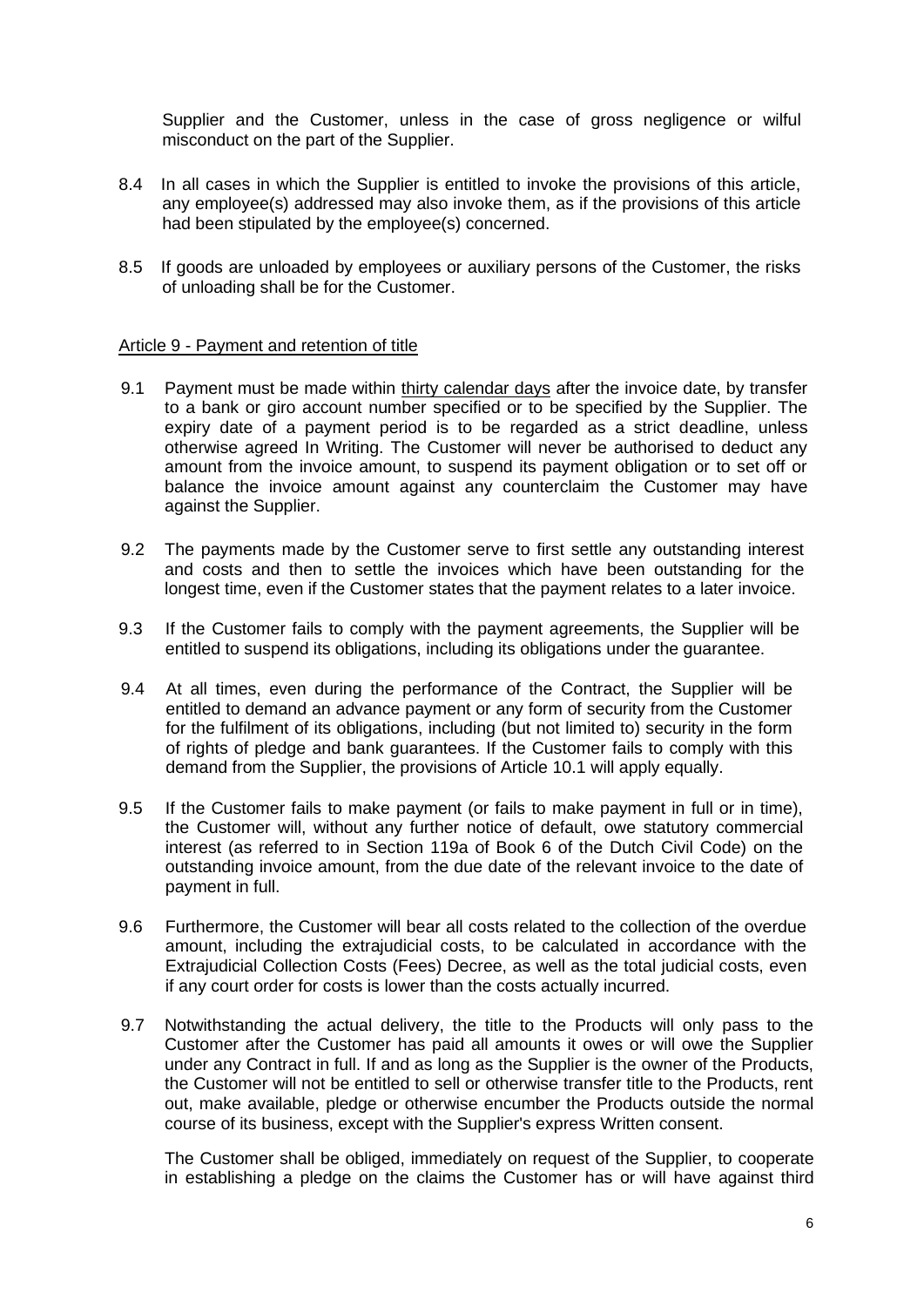parties, such as on account of the onward delivery of goods to its customers.

The Customer will store the Products separately from other products, while maintaining any markings applied by the Supplier. The Supplier will be entitled to unrestricted access to the Products that are its property. The Customer will give its full cooperation to the Supplier in order to allow the Supplier to exercise the abovementioned retention of title by taking back the Products. \*

- \* For Belgian customers, paragraph 9.7 reads as follows:
- 9.7 Express resolutive clause/retention of title in Belgium

#### Flanders:

If no payment is made by the due date, the sale shall be terminated by operation of law, without any notice of default being required, provided that the Supplier sends a simple Written notification, which may also be sent by e-mail.

The Products will remain the property of the Supplier, by way of actual security, until the price has been paid in full. The Customer undertakes not to resell or dispose of the Products before the price has been paid in full.

All risks shall be borne by the Customer. Advance payments may be retained for the purpose of covering the loss suffered by the Supplier.

### Wallonia:

En cas de non-paiement à l'échéance la vente sera résolue de plein droit, sans mise en demeure, moyennant une simple notification par écrit, y compris par courriel, envoyée par le vendeur. Le vendeur se réserve la propriété des marchandises, ceci à titre de sûreté réelle, jusqu'au complet paiement.

L'acheteur s'engage à ne pas revendre ni de se dessaisir des marchandises avant le paiement de la totalité du prix. Les risques sont à charge de l'acheteur.

Les acomptes pourront être conservés pour couvrir les pertes subies par le vendeur.

This provision shall be governed by Belgian law.

\*For German customers, paragraph 9.7 reads as follows:

9.7 Zur Sicherung der Kaufpreisforderung des Verkäufers gegen den Käufer behält sich der Verkäufer bis zur vollständigen Kaufpreiszahlung das Eigentum an den gelieferten Waren vor. Der Käufer ist dazu verpflichtet, die Vorbehaltsware pfleglich zu behandeln und auf eigene Kosten gegen Feuer, Wasser und Diebstahl in Höhe des Neuwerts der Kaufsache zu versichern. Wird die Vorbehaltsware durch Dritte gepfändet, ist der Käufer dazu verpflichtet, auf das Eigentum des Verkäufers hinzuweisen und den Verkäufer unverzüglich schriftlich von der Pfändung in Kenntnis zu setzen.

Der Käufer ist dazu berechtigt, die Vorbehaltsware im ordnungsgemäßen Geschäftsverkehr weiter zu veräußern.

Das Eigentum des Lieferanten erstreckt sich auf die durch Verarbeitung der Vorbehaltsware entstehende neue Sache. Der Käufer stellt die neue Sache unter Ausschluss eigenen Eigentumserwerbs für den Lieferanten her und verwahrt sie für den Lieferanten. Hieraus erwachsen dem Käufer keine Ansprüche gegen den Lieferanten.

Bei einer Verarbeitung der Vorbehaltsware des Lieferanten mit Waren anderer Lieferanten, deren Eigentumsrechte sich ebenfalls an der neuen Sache fortsetzen,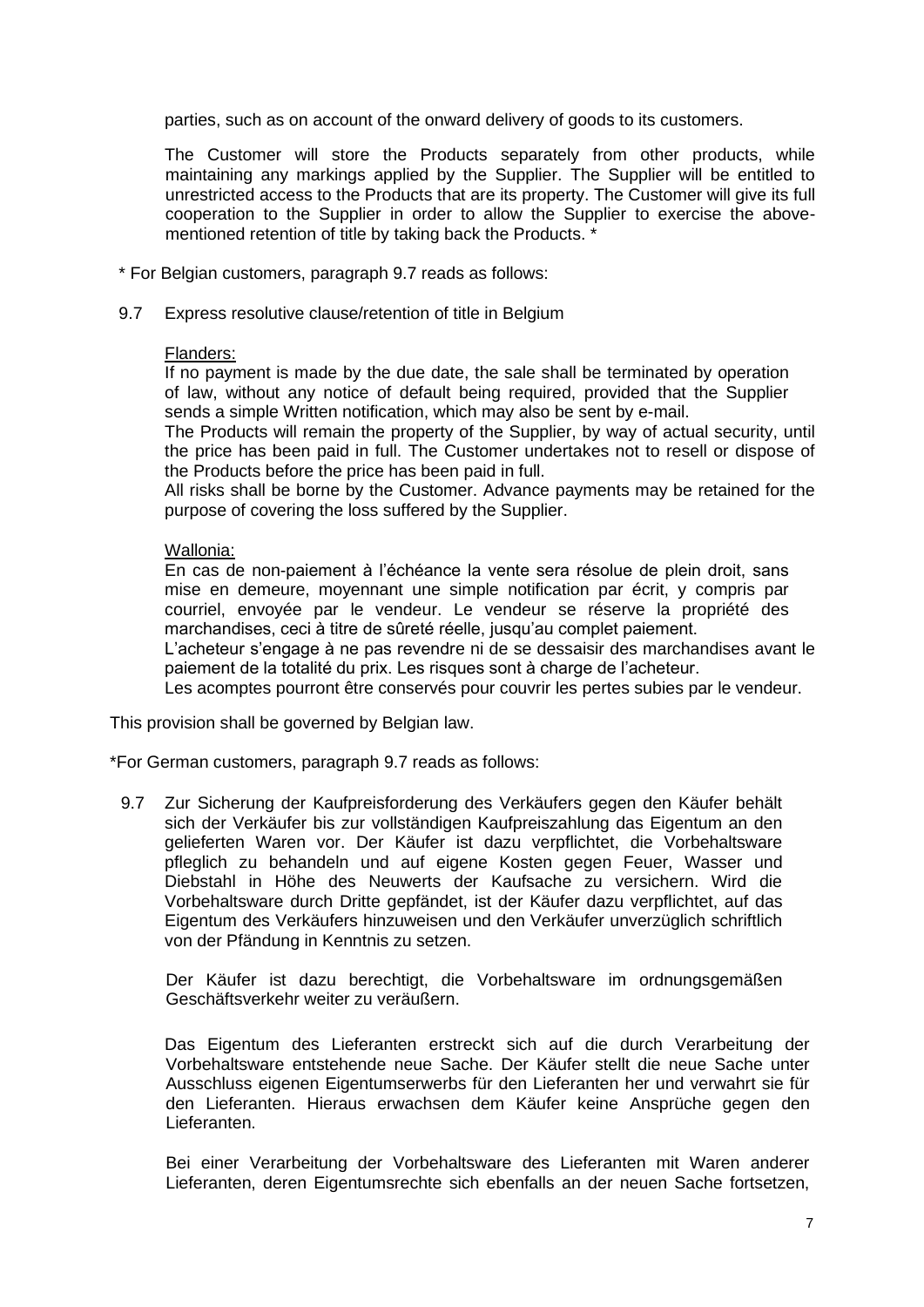erwirbt der Lieferant zusammen mit diesen anderen Lieferanten – unter Ausschluss eines Miteigentumserwerbs des Käufers – Miteigentum an der neuen Sache zu deren vollem Wert (einschliesslich Wertschöpfung) wie folgt:

- a) Der Miteigentumsanteil des Lieferanten entspricht dem Verhältnis des Rechnungswertes der Vorbehaltsware des Lieferanten zu dem Gesamtrechnungswert aller mitverarbeiteten Vorbehaltswaren.
- b) Verbleibt ein von Eigentumsvorbehalten zunächst nicht erfasster Restanteil, weil andere Lieferanten den Eigentumsvorbehalt nicht auf die Wertschöpfung durch den Käufer erstreckt haben, so erhöht sich der Miteigentumsanteil des Lieferanten um diesen Restanteil. Haben jedoch andere Lieferanten ihren Eigentumsvorbehalt ebenfalls auf diesen Restanteil ausgedehnt, so steht dem Lieferanten an ihm nur ein Anteil zu, der sich aus dem Verhältnis des Rechnungswertes der Vorbehaltsware des Lieferanten zu den Rechnungswerten der mitverarbeiteten Waren dieser anderen Lieferanten bestimmt.

Der Käufer tritt bereits jetzt seine Forderungen aus der Veräusserung von Vorbehaltsware aus gegenwärtigen und künftigen Warenlieferungen des Lieferanten mit sämtlichen Nebenrechten im Umfang des Eigentumsanteils des Lieferanten zur Sicherung an den Lieferanten ab. Bei Verarbeitung im Rahmen eines Werkvertrages wird die Werklohnforderung in Höhe des anteiligen Betrages der Rechnung des Lieferanten für die mitverarbeitete Vorbehaltswerte schon jetzt an den Lieferanten abgetreten.

Solange der Käufer seinen Verpflichungen aus der Geschäftsverbindung mit dem Lieferanten ordnungsgemäss nachkommt, darf er über die in Eigentum des Lieferanten stehende Ware im ordentichen Geschäftsgang verfügen und widerruflich die an den Lieferanten abgetretenden Forderungen selbst einziehen. Bei Zahlungsverzug oder begründeten Zweifeln an der Zahlungsfähigkeit oder Kreditwürdigkeit des Käufers ist der Lieferant berechtigt, dies zu widerrufen und die abgetretenden Forderungen selbst einzuziehen und die Vorbehaltsware herauszuverlangen, jedoch liegt ein Rücktritt vom Vertrag nur dann vor, wenn dies vom Lieferant ausdrücklich schriftlich erklärt wird.

Scheck-/Wechsel-Zahlungen gelten erst nach Einlösung der Wechsel durch den Käufer als Erfüllung.

Es gilt Deutsches recht.

9.8 The Supplier shall be entitled to take back the Products delivered subject to retention of title and that are still present at the Customer's premises if the Customer is in default with the fulfilment of its payment obligations or is at risk of having payment difficulties. The Customer shall at all times grant the Supplier free access to its grounds and/or buildings for the purpose of inspecting the goods and/or exercising the Supplier's rights.

#### Article 10 - Suspension and termination

10.1 The Supplier may, in addition to the other rights to which it is entitled, terminate the Contract with the Customer immediately, In Writing and at all times, without any further notice of default and judicial intervention and without being liable to pay compensation to the Customer, or may suspend its obligations: